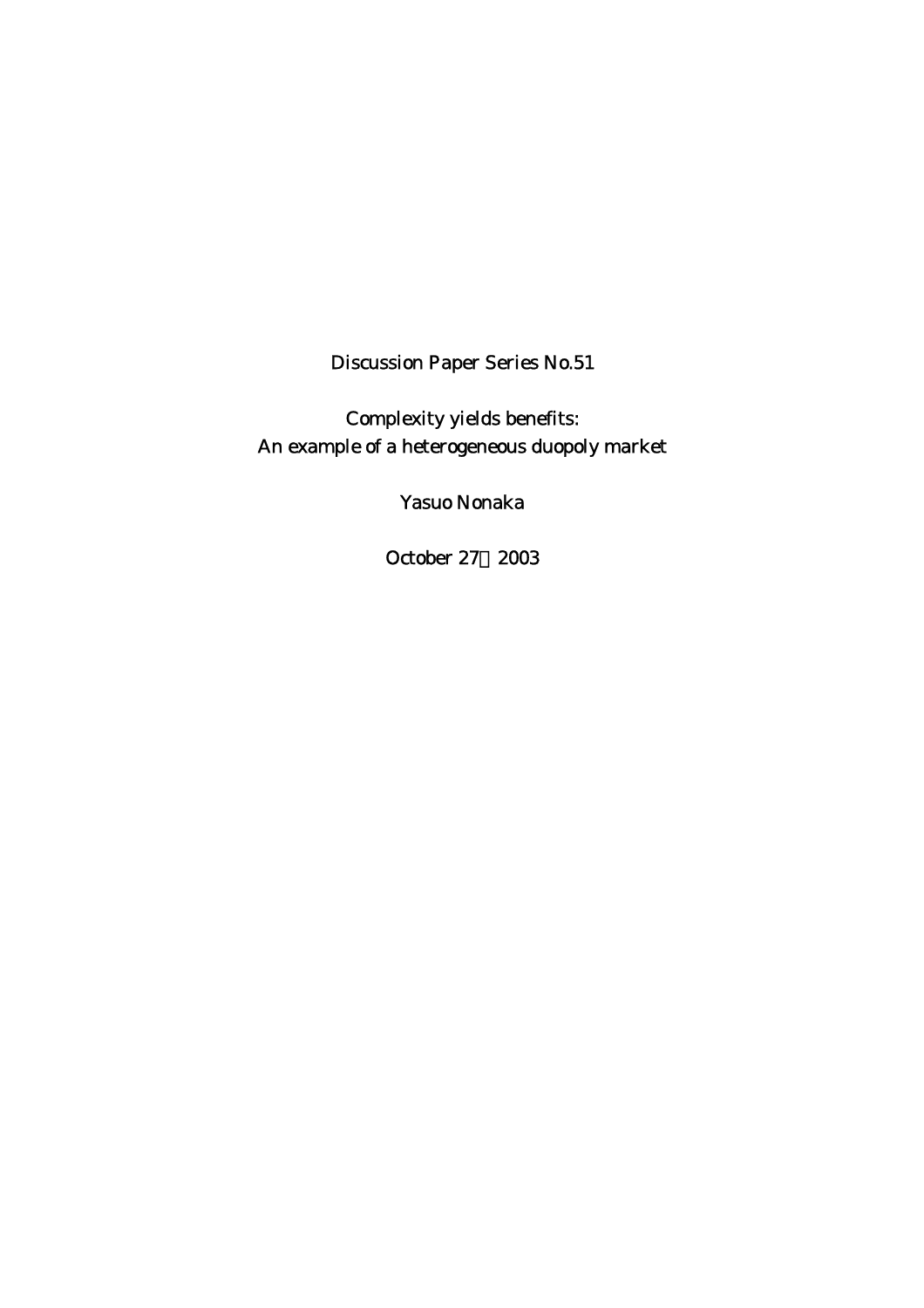# Complexity leads benefits : An example of a heterogeneous duopoly market

Yasuo Nonaka Graduate School of Economics, Chuo University 742-1, Higashi-Nakano,Hachiouji, Tokyo, 192-0393, JAPAN E-mail: q9111007@grad.tamacc.chuo-u.ac.jp

#### **Abstract**

This paper investigates an economic implication of chaotic fluctuations. To this end, it constructs a nonlinear, discrete-time Cournot model in which duopoly firms are heterogeneous and have U-shaped reaction functions with different microeconomic foundations. Due to the U-shaped reaction functions, output adjustment process generates chaotic fluctuations. This paper demonstrates that duopoly firms can eventually benefit from chaotic output adjustment more than from all possible equilibria when external effects on production are asymmetric. The result indicates a possibility that chaotic fluctuations are beneficial for heterogeneous markets.

## **1 Introduction**

Research in the past two decades has demonstrated that a Cournot adjustment process of output may be chaotic if reaction functions are non-monotonic; see Rand [14], Dana and Montrucchio [4] and Witteloostuijn and Lier [15] (W-L hereafter), to name a few. At least two questions arise naturally: (i) Under what economic circumstances do oligopoly firms react non-monotonically to a change in the rival's behavior? (ii) Is chaotic adjustment of output a favorable economic phenomenon?

We have already had two possible answers to the first question. One is given by Puu [12, 13] who shows that profit maximization with linear production technologies and a hyperbolic market demand may result in unimodal reaction functions. The other is by Kopel [8] who confirms that, under a linear demand function and nonlinear cost functions, profit maximization also generates unimodal reaction functions. The second question is partly answered for a one-dimensional dynamic process. Huang [7] uses a cautious cobweb model and gives an affirmative answer that perpetual fluctuations may be preferable to a competitive equilibrium from the long-run perspective. Kopel [8], on the other hand, gives a negative answer. He constructs a simple model of evolutionary dynamics to show that various performance measures such as aggregate profits,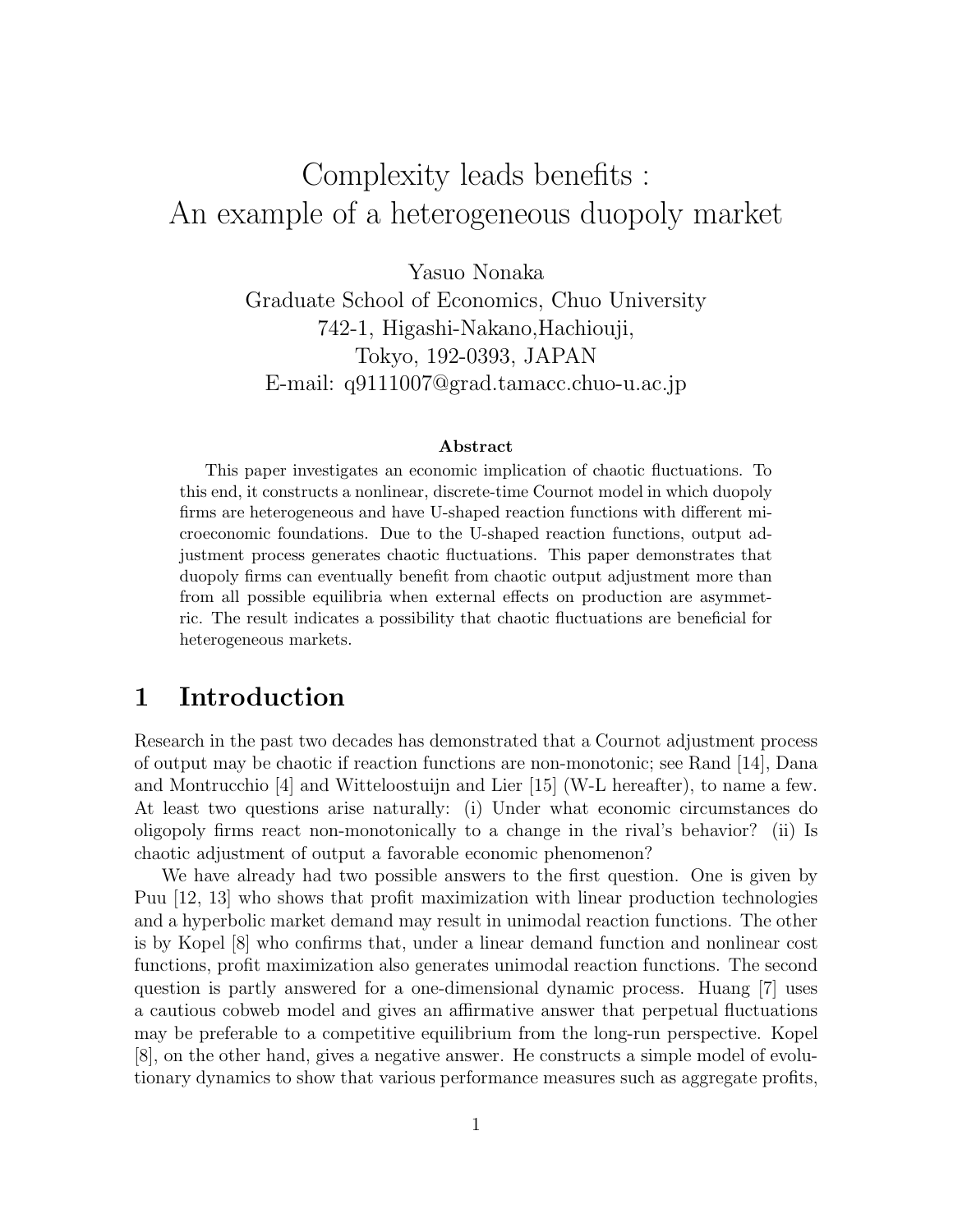aggregate sales revenues, mean sales and the rate of return indicate the inferiority of chaotic dynamics to equilibrium on the average. Matsumoto [9] provides an equivocal result in a simple exchange model with two agents and two goods that the long-run average performance measure (i.e., utility or profit) taken along a chaotic trajectory can be greater than the corresponding measure calculated at an equilibrium for one agent but less for the other.

In this paper, we aim to provide an answer to the second question in a multidimensional dynamic process. In particular, we consider the long-run statistical behavior of Cournot duopoly firms. This paper is a continuation of Matsumoto and Nonaka [10] (M-N hereafter) which also investigates an economic implication of chaotic adjustment of Cournot duopoly. M-N demonstrate through an example that chaotic dynamics can be more beneficial than stationary states in terms of the long-run average profits. They provide a weak result in which chaos is beneficial from the viewpoint of industry profits. In other words, the sum of the long-run average profits of duopoly firms taken along chaotic trajectories is larger than the sum of profits obtained at stationary states. In this paper, however, we will provide the stronger result that for each of duopoly firm, the long-run average profit is strictly larger than any possible equilibrium profits if firms are heterogeneous and asymmetric.

The paper is organized as follows. Section 2 constructs a dynamic model of Cournot duopoly. Section 3 examines existence and stability of equilibria numerically as well as analytically. Through some numerical experiments, Section 4 investigates the longrun outcome of the output adjustment of duopoly firms. Section 5 gives concluding remarks.

## **2 Model**

Consider a market in which two firms, firm 1 and firm 2, compete by producing homogeneous outputs  $x$  and  $y$ . Assuming that inverse demand function is linear and decreasing:

$$
p = a - b(x + y), \quad a > 0 \text{ and } b > 0.
$$
 (1)

Without loss of generality, we normalize the set of outputs of firms to a unit interval  $I \equiv [0, 1]$ . Equation (1) implies that the demand of one firm is externally affected by the other's output level and this external effect is always negative. In general, a downsloping demand curve implies a negative external effect (negative externality hereafter).

Our primary interest is in the cases where an externality exists not only on demand but also on production. To describe production externality we follow Kopel's approximation [8] and make the following assumption.

**Assumption 1** *Each firm has a marginal cost of production that is constant with respect to its own output but varies with respect to the rival's output. Let*  $C_i$  *be the cost function of firm* i*. Then*

$$
C_1(x, y) = c_1(y)x \text{ and } C_2(x, y) = c_2(x)y \tag{2}
$$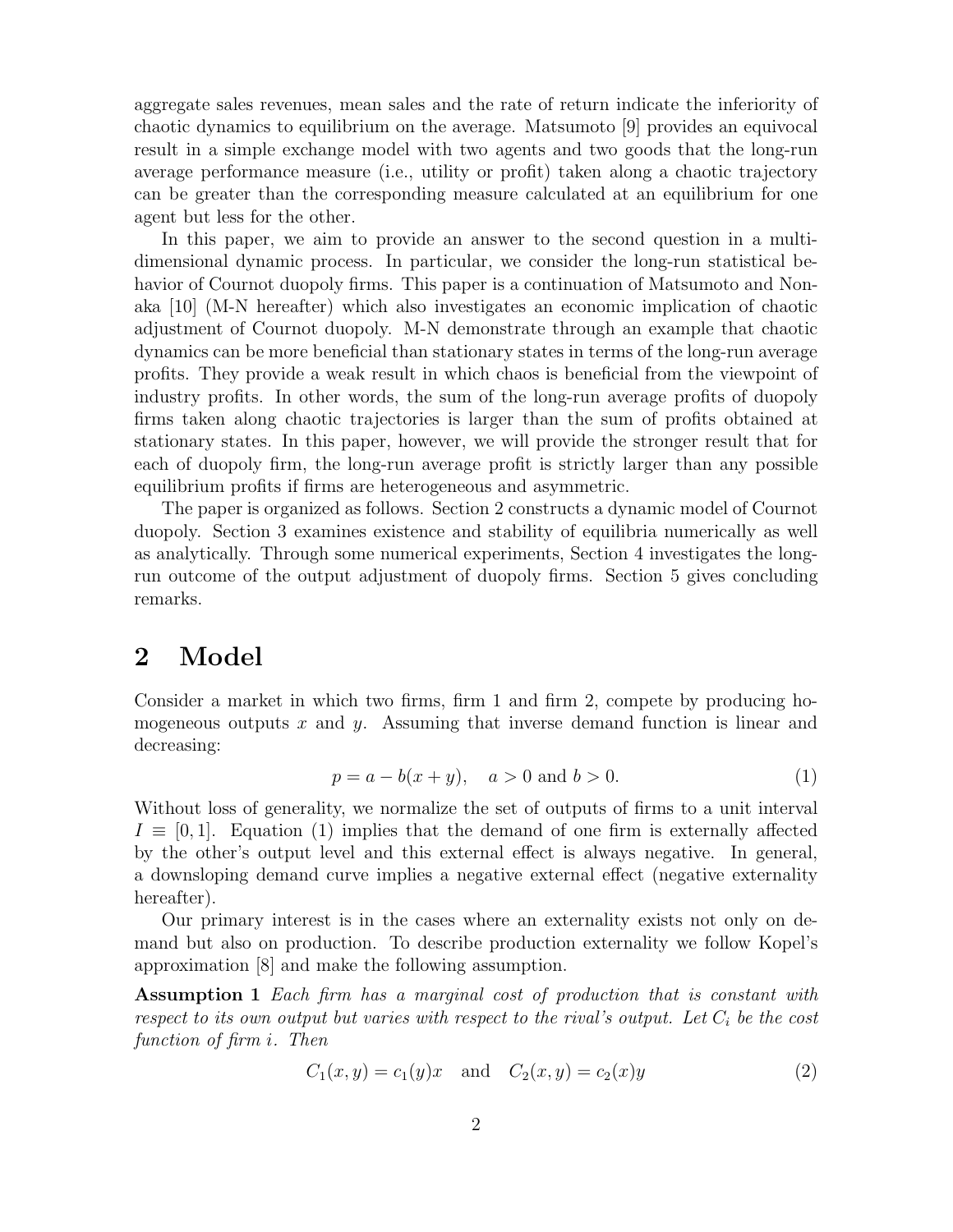*where*  $c_i$  *denotes the marginal cost of firm i.* 

We specify each  $c_i$  as follows:

$$
c_1(y) = a - by - 2b(\alpha y - \alpha + 1)^2
$$
  
\n
$$
c_2(x) = a - bx - 2b(\beta x - 1)^2.
$$
\n(3)

The last terms in (3) imply that duopoly firms have marginal costs of production which are unequal nonlinear functions of rival's output in different manners. Therefore production externalities are nonlinear for both firms and heterogeneous between the firms. In particular, if the parameters have relatively high values, both of the marginal costs are unimodal to the rival's output. That is, for each firm, the production externality will change from negative to positive for sufficient increment of the rival's output. This negative-positive production externality may come from the hypothesis of *labor hire competition of duopoly firms*<sup>1</sup>. Since it can be positive or negative, production externality determines the total external effects that result in the reaction patterns of each firm.

From (1), (2) and (3) The profit functions of the firms become accordingly,

$$
\Pi_1 = px - c_x(y)x \quad \text{and} \quad \Pi_2 = py - c_y(x)y. \tag{4}
$$

Since profit of each firm is a quadratic polynomial of its own output, solving the firstorder condition of the profit maximization problem always gives unique solution for a given value of the rival's output. This optimal output is known as the *reaction function*. Let  $r_i$  be the reaction function of firm i, so that

$$
r_1(y^e) = \arg\max_x \Pi_1(x, y^e) \quad \text{and} \quad r_2(x^e) = \arg\max_y \Pi_1(x^e, y) \tag{5}
$$

where  $x^e$  and  $y^e$  are output expectations. Substituting (4) into (5), we have

$$
r_1(y) = (\alpha y - \alpha + 1)^2
$$
, and  $r_2(x) = (\beta x - 1)^2$ . (6)

If  $1 \leq \alpha, \beta \leq 2$  both of  $r_1$  and  $r_2$  map from I to I. We restrict the combinations of the parameters,  $\alpha$  and  $\beta$ , to the following set A:

$$
A \equiv \{ (\alpha, \beta) | 1 \le \alpha, \beta \le 1 \}
$$
\n<sup>(7)</sup>

and assume that  $a \geq 3b$  to keep the marginal costs nonnegative for arbitrary x and y in I. Due to the presence of total external effects, the reaction function can be upwardor downward-sloping according to whether the external effect is positive or negative.

<sup>1</sup>Suppose that firms demand labor for output production, and there are many people who want to work. If firm 2 produces only a small amount of output, it employs only a few people as employment and output production are positively correlated. Thereby, there are many people left unemployed and firm 1 can hire at a lower wage rate. While firm 2 expands output, unemployed people can increase their negotiating power so that firm 1 inevitably offers a higher wage rate to employ more people. However, if firm 2 employs most of the people, the remaining unemployed people have less negotiating power than before and thus firm 1 can hire them at a lower wage rate again.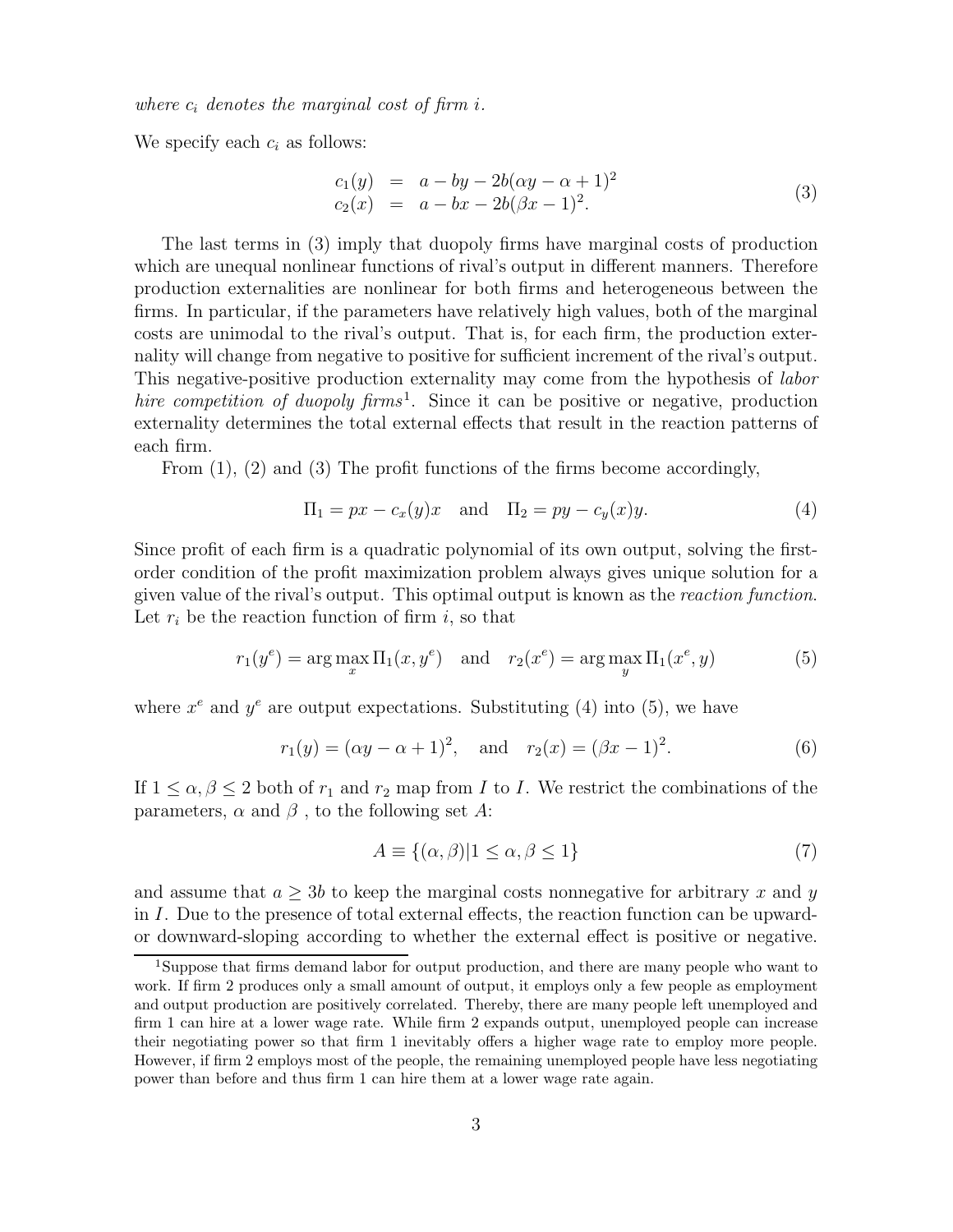If  $\alpha = 1$ ,  $r_1$  is monotonically increasing with y. As  $\alpha$  becomes larger, the shape of  $r_1$ becomes U-shaped. On the contrary,  $r_2$  is monotonically decreasing with x with  $\beta = 1$ and takes U-shaped profile for further increment of  $\beta$ .

About the expectation of each firm toward the rival's future output, we make a simple assumption — the so called *naive expectation* — that is "tomorrow's expected output level is today's observed output level". Suppose therefore that firms have naive expectations,  $x_t^e = x_{t-1}$  and  $y_t^e = y_{t-1}$ . The process of output adjustment is

$$
x_{t+1} = (\alpha y_t - \alpha + 1)^2, \n y_{t+1} = (\beta x_t - 1)^2.
$$
\n(8)

Intersections of these two reaction functions are the Cournot-Nash equilibria at which each firm's expectation toward the other firm's behavior is confirmed by its actual behavior. If the expectation is not correct, then firms adjust their outputs. We assume the *Markov-Perfect-Equilibrium* (MPE hereafter) process of adjustment, which implies that firms choose their outputs iteratively as the best response to the rival's output in the previous period. Therefore, if the adjustment process of a Cournot duopoly market follows MPE process, the state of economy (i.e. the output bundle of duopoly firms) is always defined in the union of the reaction curves<sup>2</sup>

## **3 Equilibria**

In this section, we investigate the conditions of existence and stability of equilibrium points of dynamical system (8). Since (8) consists of asymmetric quadratic equations, we can not easily identify the explicit conditions for equilibrium analytically. Instead, we approximate the implicit conditions numerically. Section 3.1 considers the existence of equilibrium points and Section 3.2 examines the stability and bifurcations of these points.

#### **3.1 Existence of equilibrium points**

Since each  $r_i$  is a quadratic polynomial of the rival's output,  $(8)$  may have four equilibria  $S_1, S_2, S_3$  and  $S_4$ . To identify these equilibria, we first combine  $r_1$  with  $r_2$  to define a one-dimensional map F:

$$
F(x) \equiv r_1 \circ r_2(x) = (1 + \alpha \beta x (\beta x - 2))^2
$$
\n(9)

Here  $F: I \to I$ , since each reaction function  $r_i: I \to I$ . A fixed point of F in I corresponds to an equilibrium point of  $(8)$ . Since it is a forth-order polynomial, F possibly has four fixed points. Denoting a fixed point of F in I by  $x_j^*$   $(j = 1, ..., 4)$ , we assume that  $x_1^* < x_2^* < x_3^* < x_4^*$  for convenience. Therefore for  $S_j$  (j=1, ..., 4),

$$
S_j = (x_j^*, y_j^*) \text{ such that } x_j^* = F(x_j^*) \text{ and } y^* = r_2(x_2^*)
$$
 (10)

<sup>&</sup>lt;sup>2</sup>Although we assume that firms simultaneously update their outputs, the adjustment process follows MPE process whenever we restrict the initial condition on the union of the reaction curves.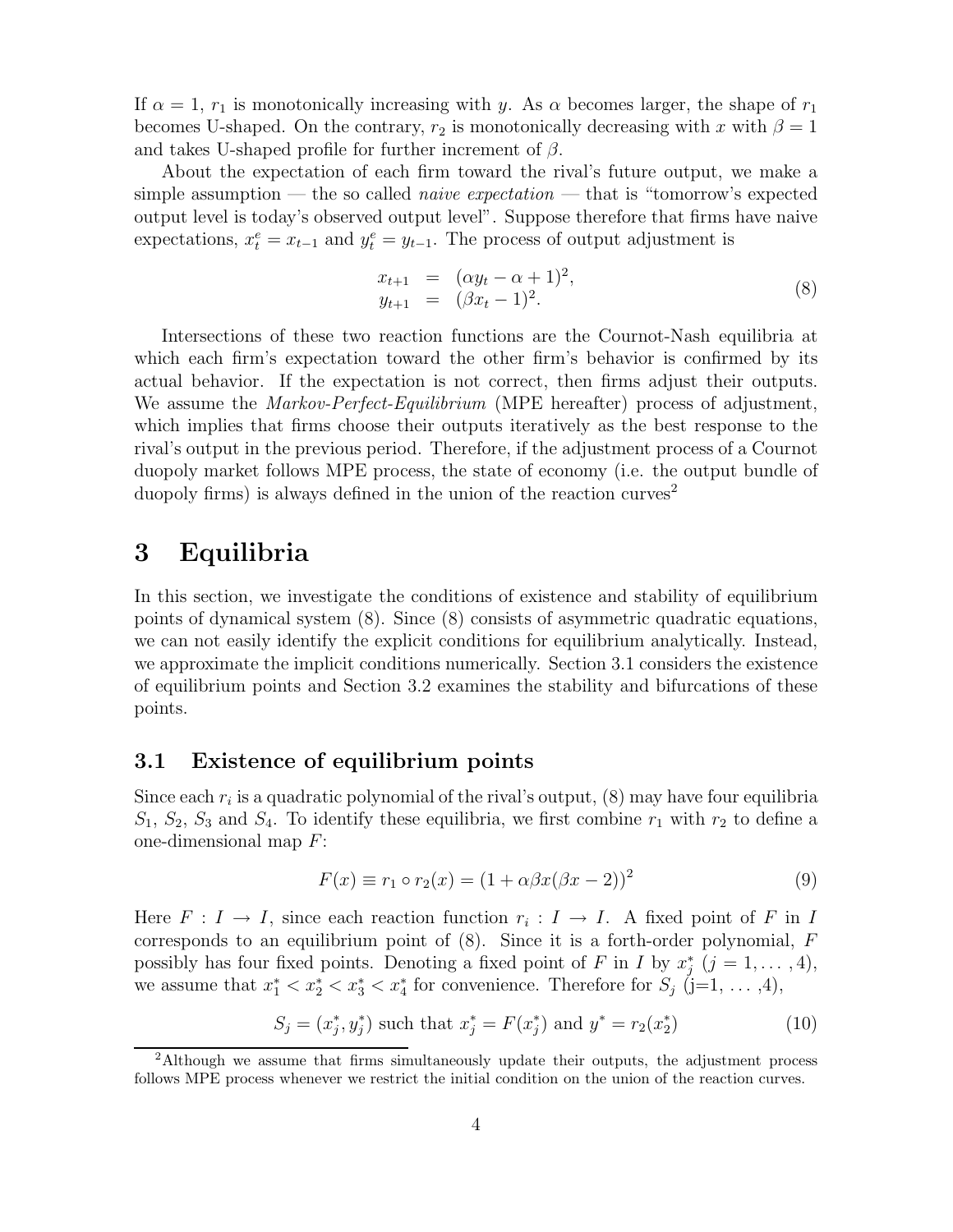To identify the existence of each  $x_i^*$ , we first examine the fixed points of F from more general viewpoint through following lemma.



Figure 1: Determinations of fixed points of F.

**Lemma 1** F *possesses four fixed points. Moreover,*

- *(i) the minimal fixed point of* F *always exists in the interval* (0, 1) *for arbitrary parameter combinations in* A *and*
- *(ii) the maximal fixed point exists in* I *and is equal to unity if and only if*  $\beta = 2$ *.*

**Proof** First we set

$$
F'(x) \equiv \frac{\partial F}{\partial x} = 4\alpha\beta(\beta x - 1)(\alpha\beta x^2 - 2\alpha\beta x + 1)
$$
\n(11)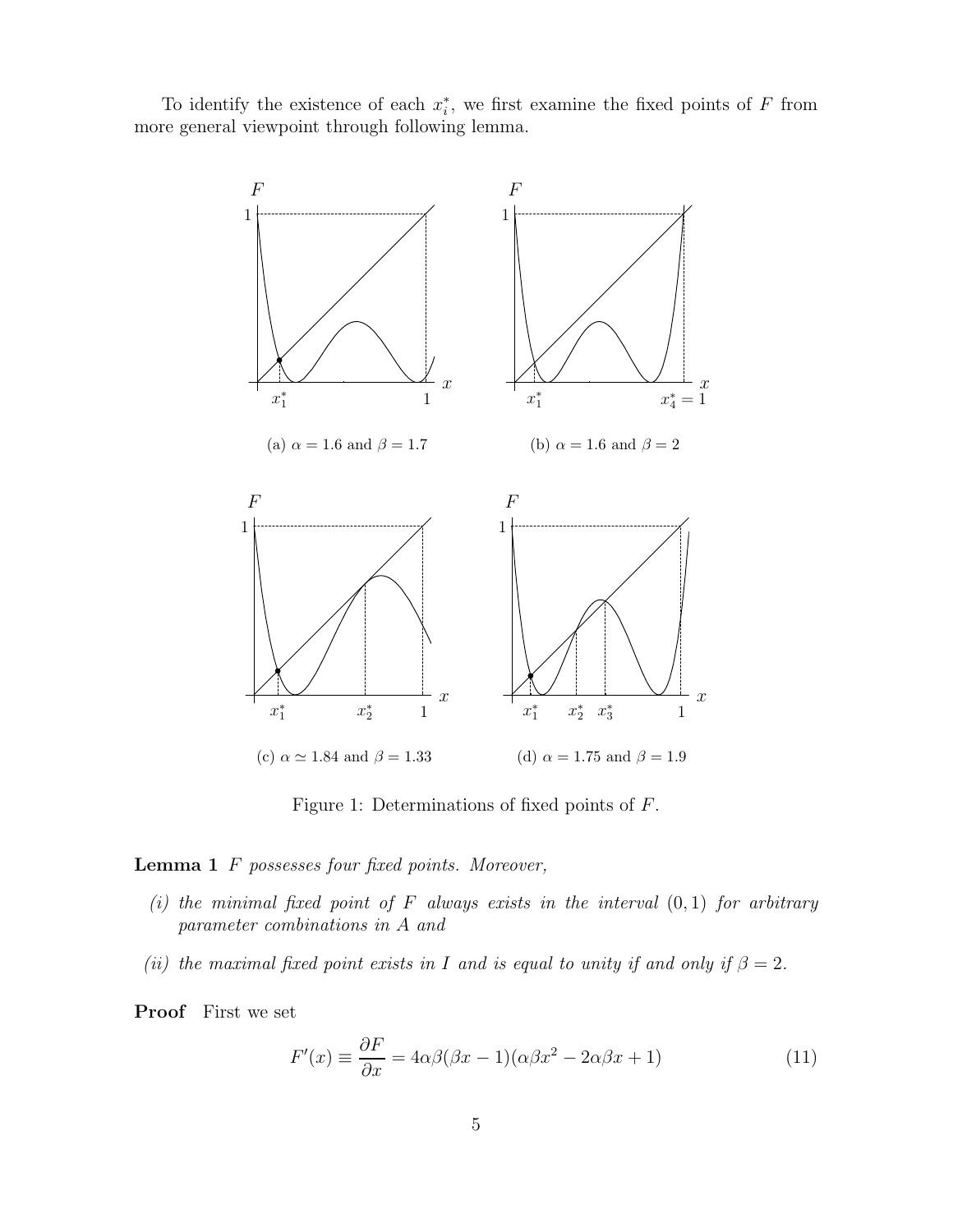and

$$
F''(x) \equiv \frac{\partial^2 F}{\partial x^2} = 4\alpha\beta^2(1 + \alpha(3\beta^2 x^2 - 6\beta x + 2). \tag{12}
$$

- (i)  $F(0) = 1$  for arbitrary parameter combination in A. In addition,  $F'(x) < 0$  and  $F''(x) > 0$  for all x in  $(-\infty, 0]$ . Therefore F has no fixed point in  $(-\infty, 0]$ . Solving  $F(x) = 0$ , we have  $x = (\alpha \pm \sqrt{\alpha(\alpha - 1)})/\alpha\beta$ . Let  $\hat{x} = (\alpha - \sqrt{\alpha(\alpha - 1)})/\alpha\beta$ . Then  $0 < \hat{x} \leq 1$  since  $1 \leq \alpha, \beta \leq 2$ . This immediately leads to the conclusion that  $F(x)$  always cuts once 45-degree line from above in the interval  $(0, \hat{x})$  and then this intersection is the minimal fixed point of  $F$ .
- (ii)  $F(1) = 1$  if  $\alpha = 2/\beta(2-\beta)$  or  $\beta = 2$ . In the former case,  $\alpha = 2$  with  $\beta = 1$ and  $\alpha > 2$  with  $1 < \beta \leq 2$ . Then assume that  $\alpha = 2$  and  $\beta = 1$ . Here  $x = 1$ is a fixed point of F and  $F'(1) = 0$  and  $F''(1) = -8$ . However for sufficiently large x, both  $F'(x)$   $F''(x)$  become positive and this implies that F has at least a fixed point in  $(1, \infty)$ . Considering the latter case, now suppose that  $\beta = 2$ . Then  $F'(x) = 8\alpha(2x-1)(4\alpha x(x-1)+1) > 0$  and  $F''(x) = 16\alpha(1+12\alpha x(x-1)+2\alpha) > 0$ for all x in  $[1,\infty)$ . Thus F has no fixed point in  $(1,\infty)$ , that is,  $x = 1$  is the maximal fixed point of F if and only if  $\beta = 2$ .

From Theorem 1, we get  $0 < x^* < 1$  and  $x^*4 = 1$ . (See Figure 1(a) and 1(b).) Considering the existence of  $x_2^*$  and  $x_3^*$ , let us start from  $(\alpha, \beta) = (1, 1)$ . Here only  $x_1^*$  exists since  $\hat{x} = 1$ . For increment of  $\alpha$  and  $\beta$   $x_2^*$  appears in  $(\hat{x}, 1]$  if F tangents to 45-degree line from below, see Fig. 1(c). If  $\alpha$  or  $\beta$  increases further, then  $x_3^*$  appears in  $(x_2^*, 1]$ , see Fig. 1(d).

To identify the implicit conditions about the existence of  $x_2^*$  and  $x_3^*$  define a mapping  $\phi$ :

$$
(\phi(\beta), \beta) \in A
$$
 such that  $F'(x_2^*) = 1$  and  $F''(x_2^*) < 0.$  (13)

Then A can be divided into the following three subsets  $A_1$ ,  $A_2$  and  $A_3$ :

$$
A_1 \equiv \{ (\alpha, \beta) \in A \mid \alpha < \phi(\beta) \},
$$
  
\n
$$
A_2 \equiv \{ (\alpha, \beta) \in A \mid \alpha = \phi(\beta) \},
$$
  
\n
$$
A_3 \equiv A \setminus (A_1 \cup A_2).
$$
\n(14)

Regarding the existence of  $x_2^*$  and  $x_3^*$  (i.e.  $S_2$  and  $S_3$ ) we have following states:

- (i) If  $(\alpha, \beta) \in A_1$ , then neither  $x_2^*$  nor  $x_3^*$  exists,
- (ii) if  $(\alpha, \beta) \in A_2$ , then only  $x_2^*$  exists and
- (iii) if  $(\alpha, \beta) \in A_3$ , then both of  $x_2^*$  and  $x_3^*$  exist.

From Lemma 1,  $x_1^*$  always exists in all of the three cases above and  $x_4^*$  exists only if  $\beta = 2$ . These three subsets are illustrated in Figure 2.

To conclude this subsection we state following theorem.

**Theorem 1** *There exists a subset of* A *in which all possible fixed points of* F *exist in* I*. Therefore the adjustment process of (8) has four distinct equilibria.*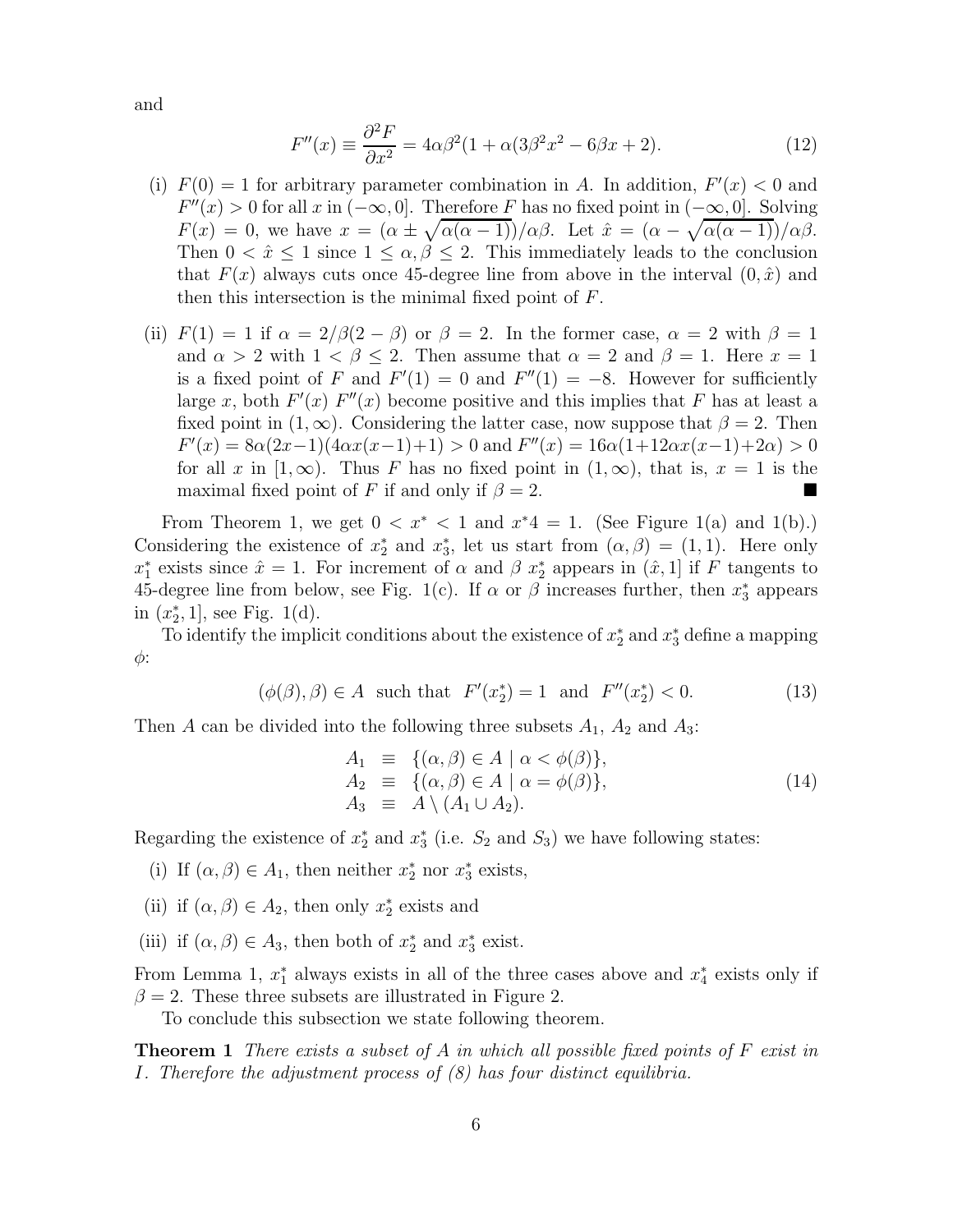

Figure 2: Existence of the equilibrium points.

**Proof**  $F'(x) = 0$  if  $x = \frac{1}{\beta}$  and then  $F(\frac{1}{\beta}) = (1 - \alpha)^2$  and  $F''(\frac{1}{\beta}) = 4\alpha(1 - \alpha)\beta^2 \le 0$ . Solving  $(1 - \alpha)^2 \geq \frac{1}{\beta}$ , we have

$$
\alpha < 1 - \frac{1}{\sqrt{\beta}} \quad \text{or} \quad \alpha > 1 + \frac{1}{\sqrt{\beta}}.\tag{15}
$$

Therefore for arbitrary  $\beta$  in [1,2],  $x_2^*$  and  $x_3^*$  appear whenever  $\alpha$  increases toward 2. From Lemma 1,  $x_1^*$  always exists and  $x_4^*$  exists if  $\beta = 2$ . Thus if  $\alpha > 1 + \frac{1}{\sqrt{2}}$  and  $\beta = 2$ . then F has four fixed points in I, that is, all of  $S_1$ ,  $S_2$ ,  $S_3$  and  $S_4$  exist.

### **3.2 Stabilities and bifurcations of equilibrium points**

To identify the stability condition of each equilibrium point we linearize the system (8) around the equilibria. Suppose that  $J$  is the Jacobian matrix of  $(8)$  such that

$$
J \equiv \begin{pmatrix} 0 & \frac{\mathrm{d}r_1}{\mathrm{d}y} \\ \frac{\mathrm{d}r_2}{\mathrm{d}x} & 0 \end{pmatrix}
$$
 (16)

with eigenvalues  $\lambda_1 = \lambda_2 = \lambda$ . Then an equilibrium point  $S_i$  is stable if and only if

$$
|\lambda| \equiv \left| \frac{\mathrm{d}r_1}{\mathrm{d}y} \frac{\mathrm{d}r_2}{\mathrm{d}x} (x_j^*, y_j^*) \right| = |F'(x_j^*)| < 1 \tag{17}
$$

where the derivatives are evaluated at  $S_i$ .

Here we use again the one-dimensional map  $F$  for checking the stabilities of the equilibrium points.  $S_i = (x_j^*, r_2(x_j^*))$  is a stable equilibrium point if and only if  $x_j^*$  is a stable fixed point of F. From Figure 1 we can see that  $x_2^*$  and  $x_4^*$  (i.e.  $S_2$  and  $S_4$ ) are unstable whenever they exist. In addition, it can be numerically checked that  $x_1^*$  (i.e.  $S_1$ ) is unstable for arbitrary parameter combinations in A. Therefore we only examine the stability of  $x_3^*$  (i.e.  $S_3$ ).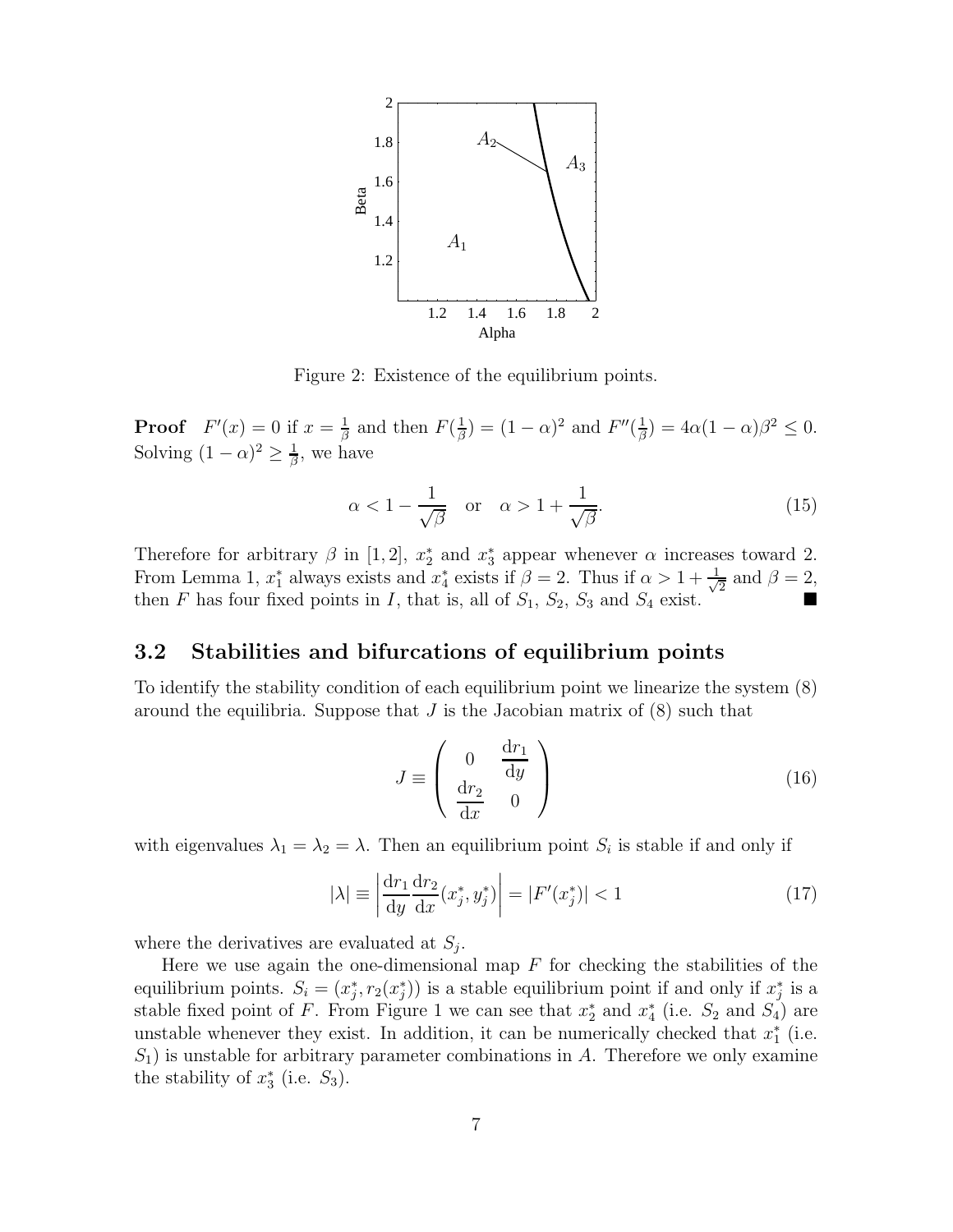It is known that a dynamical system with logistics-like maps has flip bifurcations when it loses stability. That is, for the system in this paper, (8) loses stability if  $\lambda \leq -1$ . Here we define a mapping  $\psi$ :

$$
(\psi(\beta), \beta) \in A \quad \text{such that} \quad F'(x_3^*) = -1. \tag{18}
$$

Now A can be divided into following two subsets,  $B_1$  and  $B_2$ :

$$
B_1 \equiv \{ (\alpha, \beta) \in A \mid \alpha < \psi(\beta) \} \quad \text{and} \quad B_2 \equiv A \setminus B_1. \tag{19}
$$

Regarding the stability condition of  $x_3^*$  (i.e.  $S_3$ ) we have the following states:

(i) If  $(\alpha, \beta) \in B_1 \cap A_3$ , then  $S_3$  is stable and

(ii) if  $(\alpha, \beta) \in B_2$ , then  $S_3$  is unstable.



Figure 3: Stability and bifurcation of the equilibrium points.

In Figure 3 we calculate the implicit stability condition of  $x_3^*$  (Fig. 3(a)) and the bifurcation diagram of F with respect to  $\alpha$  and  $\beta$  (Fig. 3(b)). A dark-colored belt in Fig. 3(b) corresponds to  $B_1 \cap A_3$  in Fig. 3(a). In white-colored regions in Fig. 3(b), the dynamics generates non-periodic fluctuations, that is, MPE process of output may be chaotic.

## **4 Statistical Dynamics**

In this section we investigate the long-run statistical behavior of the system (8). Since analytical investigations are difficult or not possible, numerical experiments are used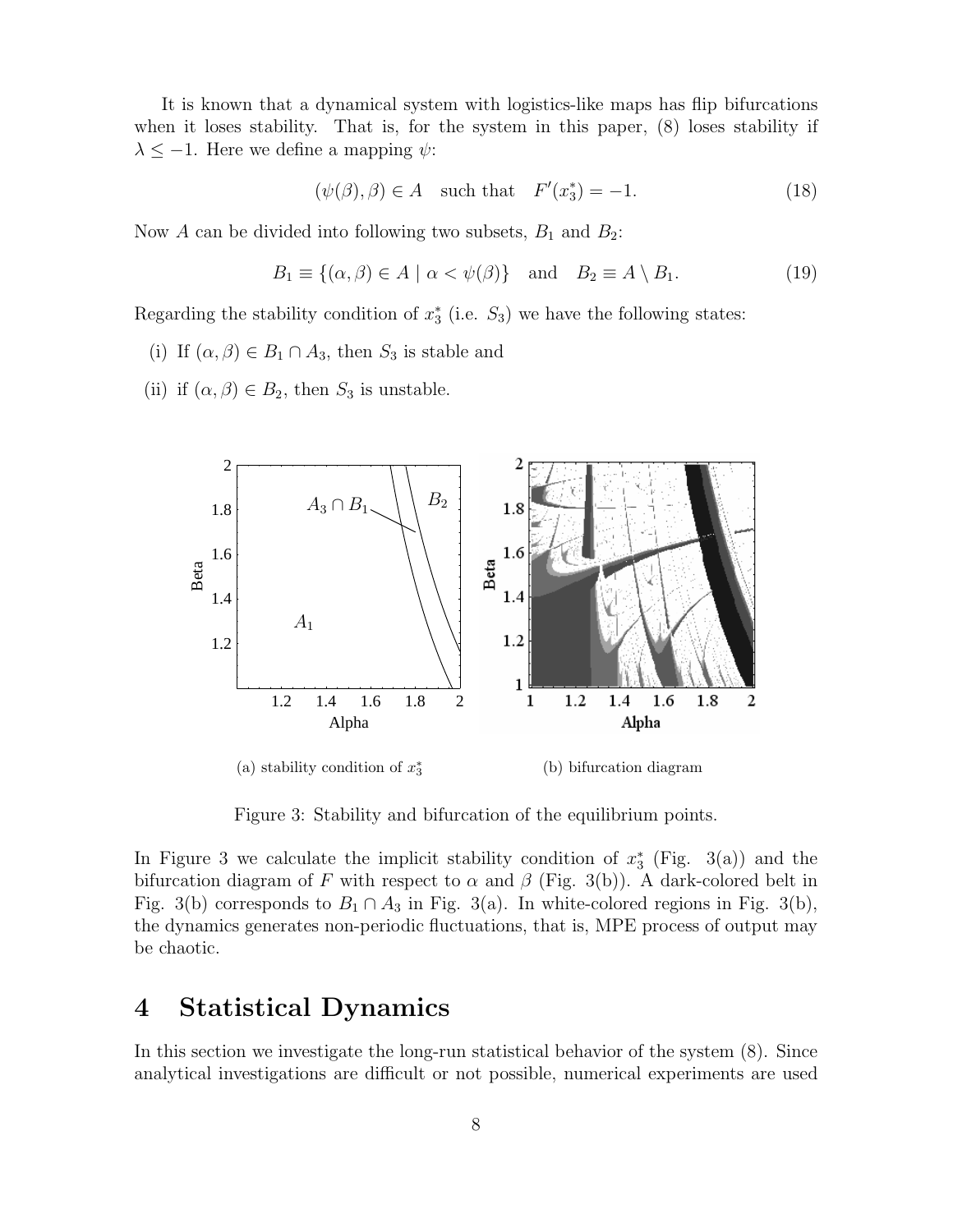to calculate the profits taken at the equilibriums (equilibrium profits hereafter) and the long-run average profits taken along MPE process (average profits hereafter). We compare the equilibrium profits and the average profits and then check that whether firms can eventually benefit from chaotic fluctuations instead of settling at possible equilibria. In Section 4.1 we focus on the case in which  $\alpha = \beta = 2$ . In Section 4.2 we extend the calculation to entire region of A.

#### **4.1 Ergodic Chaos**

Suppose that  $\alpha = \beta = 2$ . Now the system (8) consists of symmetric reaction functions  $r_1(y) = (2y - 1)^2$  and  $r_2(x) = (2x - 1)^2$  and has four equilibrium points, so that equivalently,  $F$  has four fixed points in  $I$  such that

$$
x_1^* = \frac{3 - \sqrt{5}}{8}
$$
,  $x_2^* = \frac{1}{4}$ ,  $x_3^* = \frac{3 + \sqrt{5}}{8}$  and  $x_4^* = 1$ . (20)

We evaluate profits of duopoly firms at each equilibrium point  $S_j = (x_j^*, r_2(x_j^*))$ . These are

$$
\Pi_1^1 = \Pi_2^3 = \frac{(\sqrt{5} - 3)^2 b}{64},
$$
\n
$$
\Pi_1^2 = \Pi_2^2 = \frac{b}{16},
$$
\n
$$
\Pi_1^3 = \Pi_2^1 = \frac{(\sqrt{5} + 3)^2 b}{64} \text{ and}
$$
\n
$$
\Pi_1^4 = \Pi_2^4 = b.
$$
\n(21)

where  $\Pi_i^j$  denotes equilibrium profit of firm *i* at  $S_j$ .

It is known that if  $\alpha = \beta = 2$ , the chaotic fluctuation generated by the adjustment process is ergodic. From M-N [10], if chaos is ergodic, the average profits with MPE process can be analytically derived. Let  $\Pi_i$  be the average profit of firm 1 with MPE process, then

$$
\begin{split}\n\bar{\Pi}_{i} &= \lim_{T \to \infty} \frac{1}{T} \sum_{i=0}^{T-1} \Pi_{i}(x_{t}, y_{t}) \\
&= \frac{1}{2} \left( \int_{0}^{1} \Pi_{i}(r_{1}(u), u) \Phi(u) \mathrm{d}u + \int_{0}^{1} \Pi_{i}(u, r_{2}(u)) \Phi(u) \mathrm{d}u \right) \\
&= \frac{b}{4}\n\end{split} \tag{22}
$$

where

$$
\Phi(u) = \frac{1}{\pi \sqrt{u(1-u)}}.\tag{23}
$$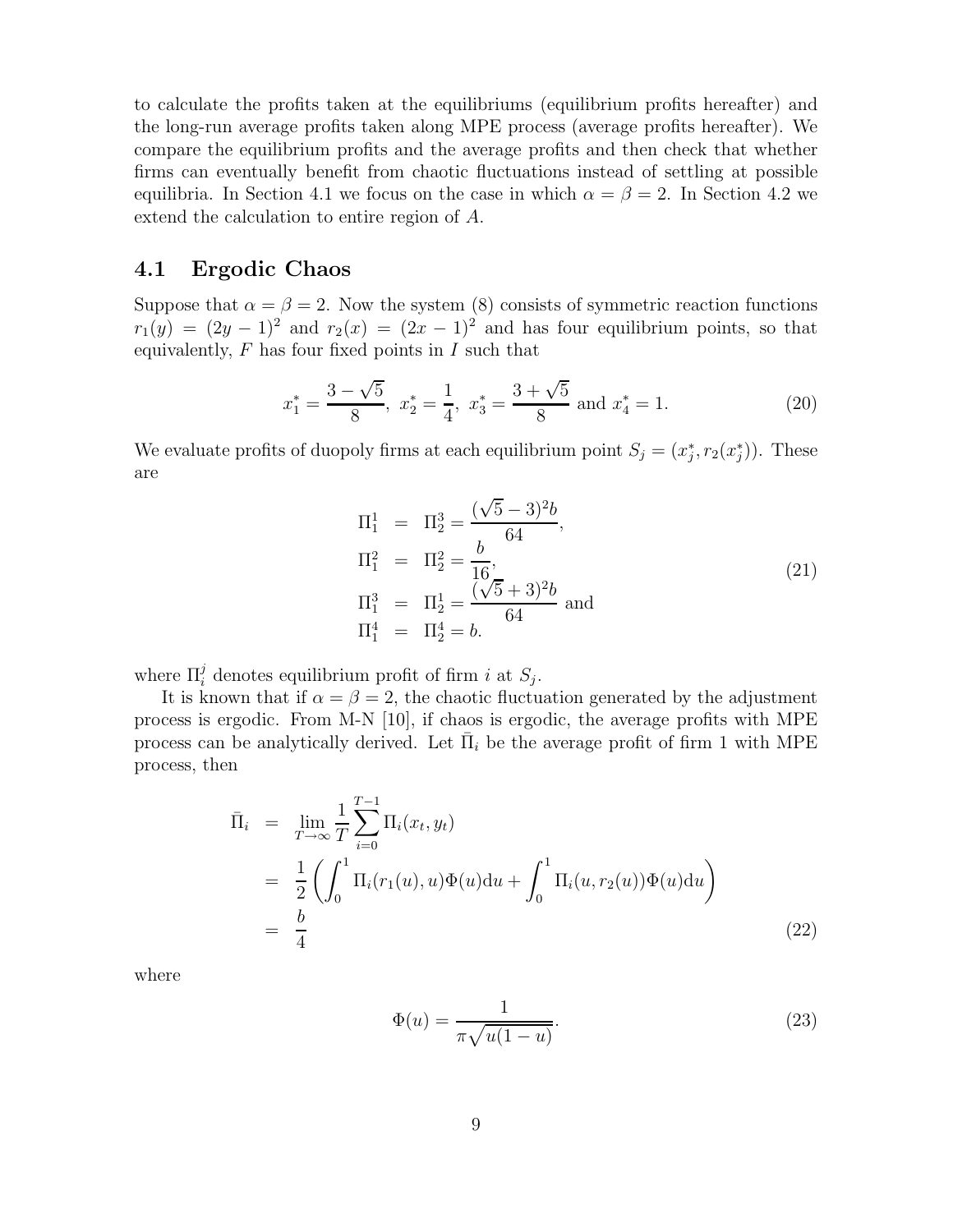Constructing a profit ordering of each firm, we have

$$
\Pi_1^1 < \Pi_1^2 < \bar{\Pi}_1 < \Pi_1^3 < \Pi_1^4
$$
\n
$$
\Pi_2^3 < \Pi_2^2 < \bar{\Pi}_2 < \Pi_2^1 < \Pi_2^4. \tag{24}
$$

Therefore duopoly firms cannot always benefit from chaotic fluctuations when  $\alpha = \beta =$ 2.

#### **4.2 Beneficial Chaos**

Now we extend the analysis to entire region of A. From Fig.  $3(b)$ , we can see that dynamical system (8) generates chaotic fluctuations although neither  $\alpha$  nor  $\beta$  equals 2. However, since ergodicity does not hold in these cases, the average profits generated by chaotic fluctuations with these parameter combinations can not be bounded by theoretically derived values. Instead, we check the actual value of the average profits with sufficiently large number of periods. For each combination of the parameters we calculate possible equilibrium profits and the average profit under chaos and then check the profit ordering of each firm.



Figure 4: Variation of the profit order.

Figure 4 illustrates the variation of the profit ordering of each firm<sup>3</sup>. The colors of Fig.4 correspond to the preference ordering of firms about the average profit under chaos. That is, each color depicts how many equilibrium points exist, at which the profit is larger than the average profit. In white-colored regions no equilibrium profit

 ${}^{3}$  For each parameter combination, we calculate the average profit for 1000 periods after a 2000period iterations.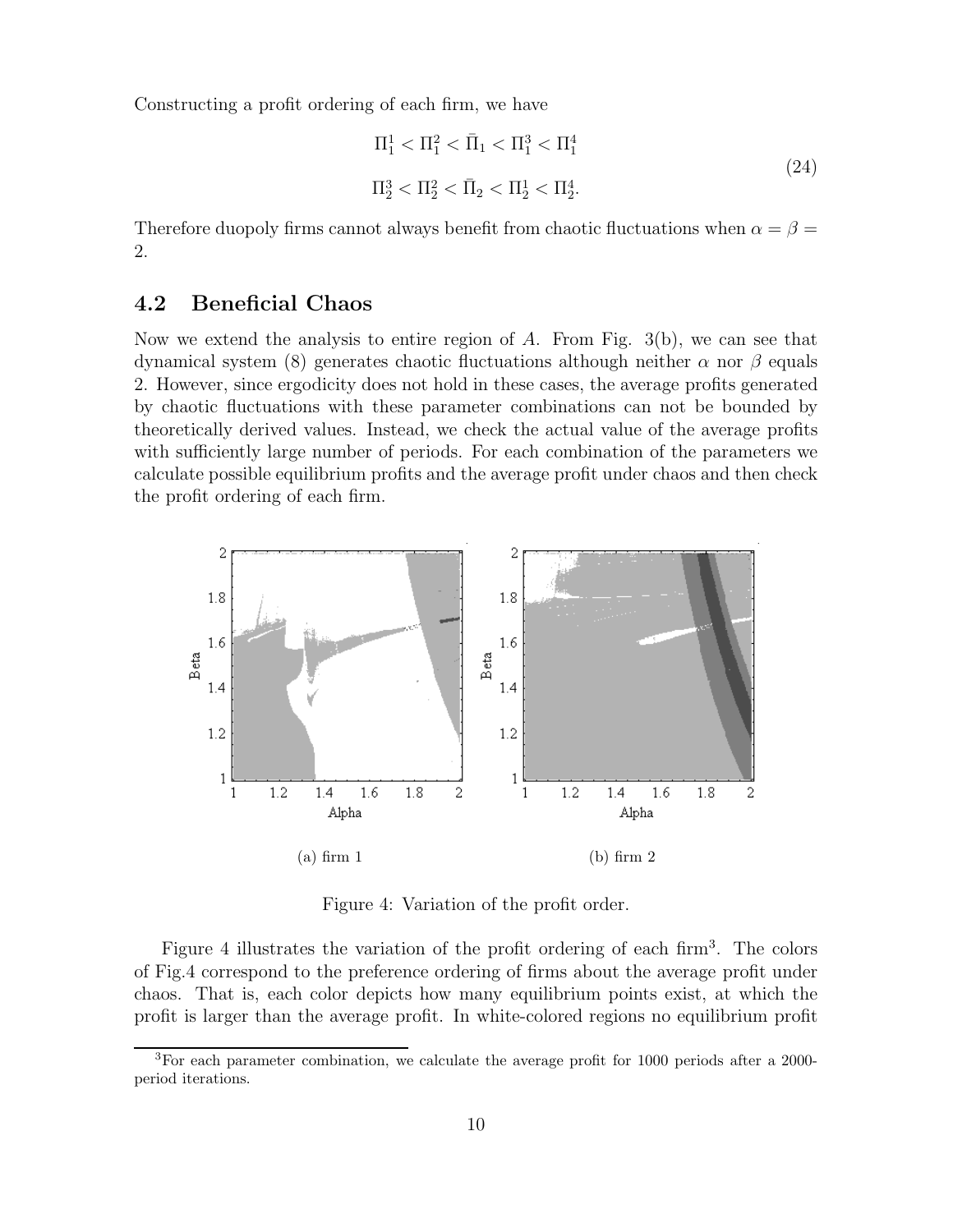is larger than the average chaotic profit (i.e.  $\bar{\Pi}_i \geq \Pi_i^j > \cdots$ ). As the color gets darker, the preference ordering about the average profit becomes worse. In the black-colored region, therefore, the average chaotic profit is less than all possible equilibrium profits (i.e.  $\bar{\Pi}_i < \Pi_i^j < \cdots$ ).

Comparing Fig.  $4(a)$  and Fig.  $4(b)$  we can say that there exists a subset of A in which, for both firms, the average chaotic profits are larger than all possible equilibrium profits. Since this subset is in  $A_1$ , only  $S_1$  exists and we have the profit ordering:

$$
\Pi_1^1 < \overline{\Pi}_1 \quad \text{and} \quad \Pi_2^1 < \overline{\Pi}_2. \tag{25}
$$



Figure 5: An example of beneficial chaos ( $\alpha = 1.1$ ).

An example of beneficial chaos is illustrated in Figure 5, where  $\alpha$  is fixed at  $\bar{\alpha} = 1.1$ and β varies (1.5  $\leq \beta \leq 2$ ). As β increases MPE process becomes chaotic, (see Fig. 5(a)) and then the average profits of both firms becomes larger than the equilibrium profits at  $S_1$ , see Fig. 5(b).

## **5 Concluding Remarks**

This paper presents two main results. Firstly, a Cournot duopoly market may be chaotic if firms have U-shaped reaction functions. To construct an economic foundation of U-shaped reaction functions, the investigation takes account of two patterns of nonlinear, negative-positive production externalities. Secondly, heterogeneous duopoly firms can eventually benefit from chaotic adjustment of output when production externalities are asymmetric. To demonstrate beneficial chaos, some numerical experiments calculate the long-run average profits taken along chaotic trajectories and then compare them with profits taken at possible equilibrium points. The comparison shows that there exists a subset of parameter combinations for which, and for both the firms, the long-run average profits are strictly larger than equilibrium profits. In that sense, we can conclude that chaotic fluctuation can be beneficial in a heterogeneous market.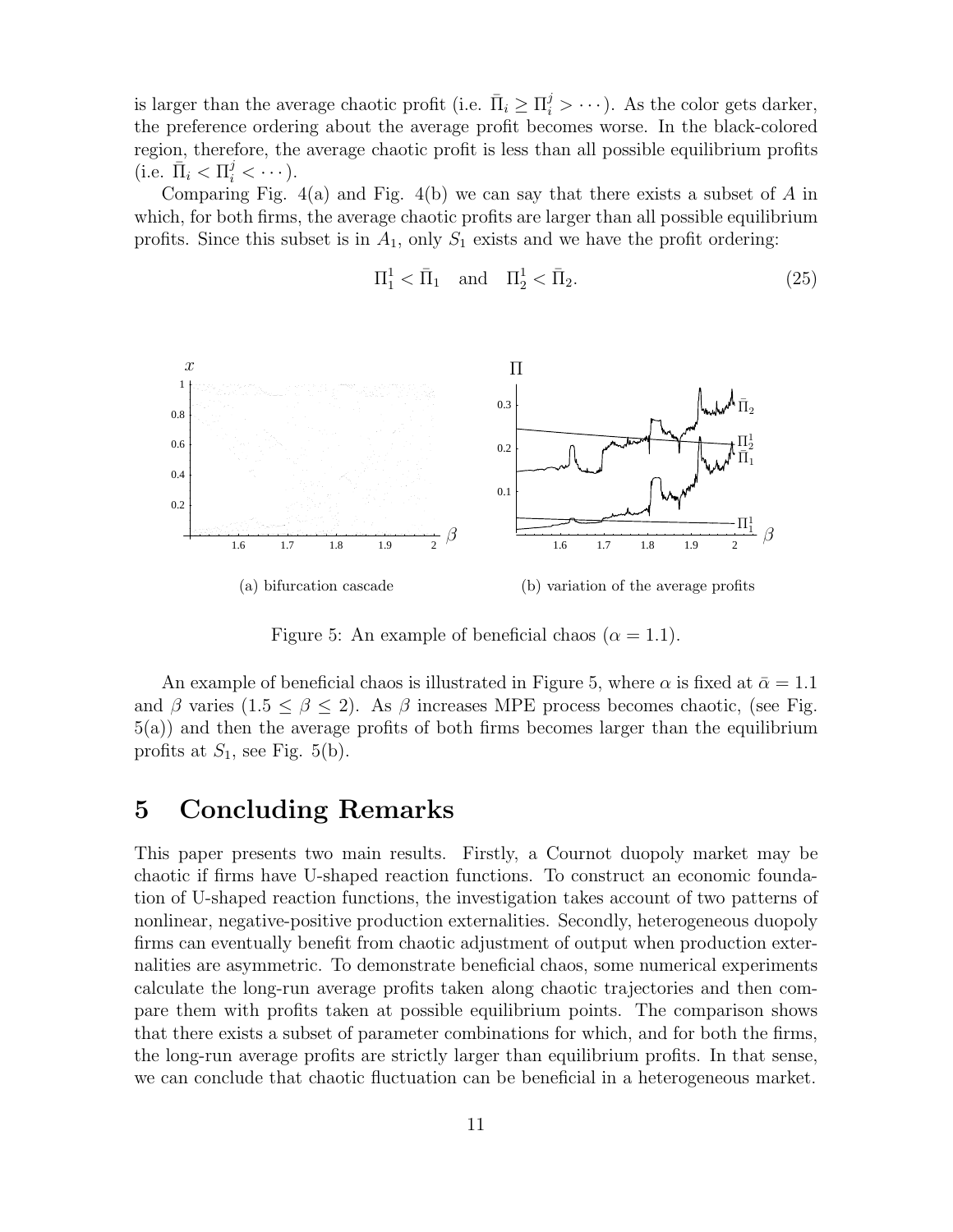Since chaotic fluctuations do not converge to an equilibrium state, they are thought of as an unfavorable phenomenon in traditional economics. However, the results obtained in this paper, in particular, the last numerical result, throws an interesting light on the nature of complex chaotic dynamics and suggests a further study on duopoly dynamics involving chaos worthy of consideration.

## **References**

- [1] Bala, V., Majumdar, M., and Mitra, T., "A Note on Controlling a Chaotic tatonnement," *Journal of Economic Behavior & Organization* **33** (1998), pp. 411-420.
- [2] Bischi, G. I., and Kopel, M., "Equilibrium Selection in a Nonlinear Duopoly Game with Adaptive Expectations," *Journal of Economic Behavior & Organization* **46** (2001), pp. 73-100.
- [3] Bischi, G. I., Mammana, C. and Gardini, L., "Multistability and Cyclic Attractors in Duopoly Games," *Chaos, Solitons & Fractals* **11** (2000), pp. 543-564.
- [4] Dana, R., and Montrucchio, L., "Dynamic Complexity in Duopoly Games," *Journal of Economic Theory* **40** (1986), pp. 161-185.
- [5] Day, R., *Complex Economic Dynamics*, MIT Press (1994).
- [6] Hommes, C. H., "On the Consistency of Backward-looking Expectations: The Case of the Cobweb," *Journal of Economic Behavior & Organization* **33** (1998), pp. 333-362.
- [7] Huang, W., "Caution Implies Profit," *Journal of Economic Behavior & Organization* **27**, 2 (1995), pp. 257-277.
- [8] Kopel, M., "Simple and Complex Adjustment Dynamics in Cournot Duopoly Models," *Chaos, Solitons & Fractals* **7**, 12 (1996), pp. 2031-2048.
- [9] Matsumoto A., "Let It Be: Chaotic Price Instability can be Beneficial," *Discussion Paper Series* **25**, The Institute of Economic Research, Chuo University, forthcoming in *Chaos, Soliton & Fractals*.
- [10] Matsumoto, A. and Nonaka, Y., "Profitable Chaos in Nonlinear Duopoly Market with Asymmetric Production Externality," Discussion Paper Series **37**, The Institute of Economic Research, Chuo University (2002).
- [11] Mendes V. and Mendes D. A.,"Control of Hyperchaos in an OLG Economic Model," *MIMEO* (2001).
- [12] Puu, T., "Chaos in Duopoly Pricing, " *Chaos, Solitons & Fractals* **1**, No. 6 (1991), pp. 573-531.